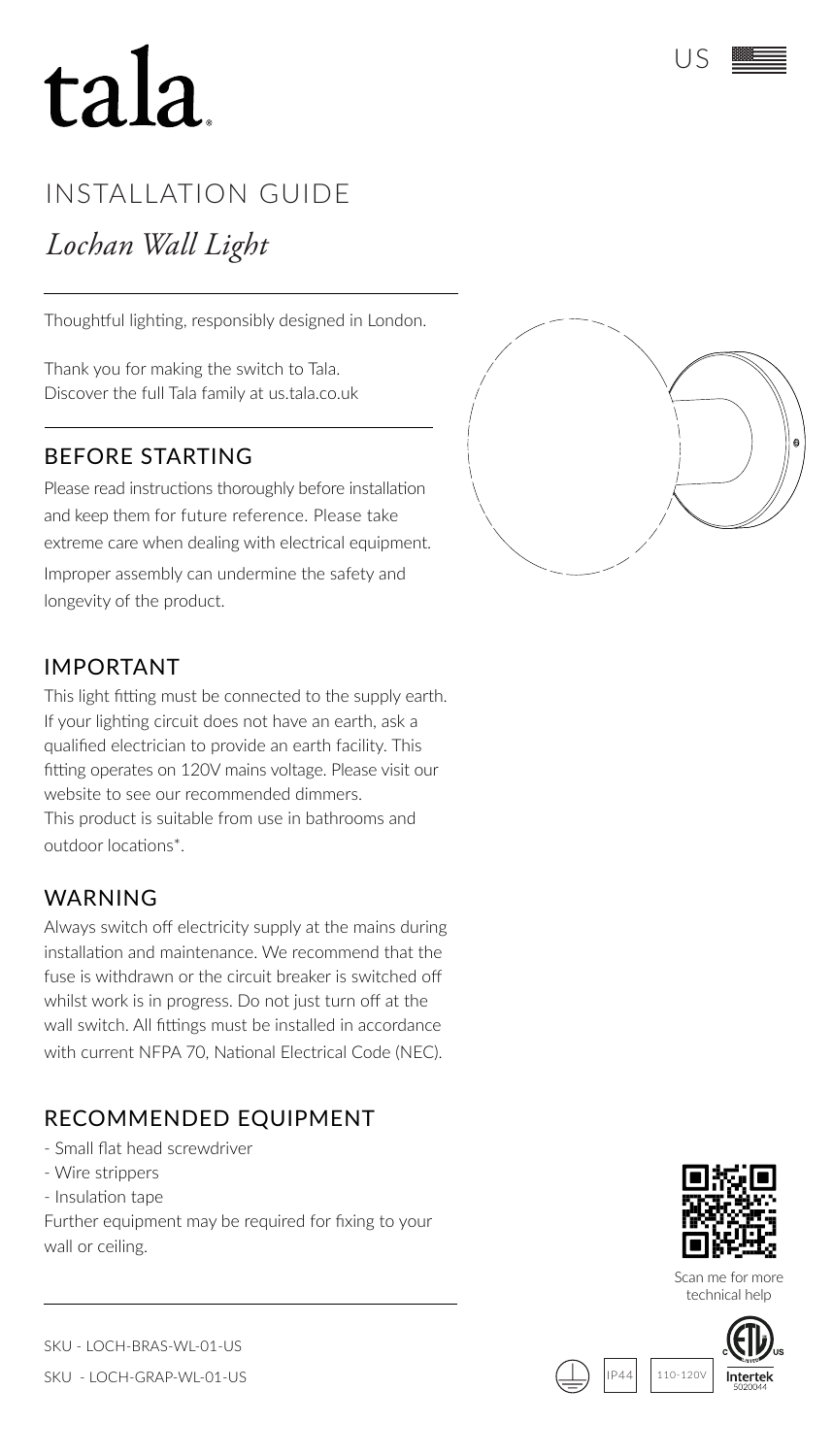#### LOCHAN WALL LIGHT - PROVIDED COMPONENTS





# STEP<sub>1</sub>

Attach $\left(\mathsf{B}\right)$  to your wall or ceiling using screws and plugs. Ensure the central keyhole aligns with your wall cavity.

Always use screws and plugs that are appropriate to the ceiling/wall type.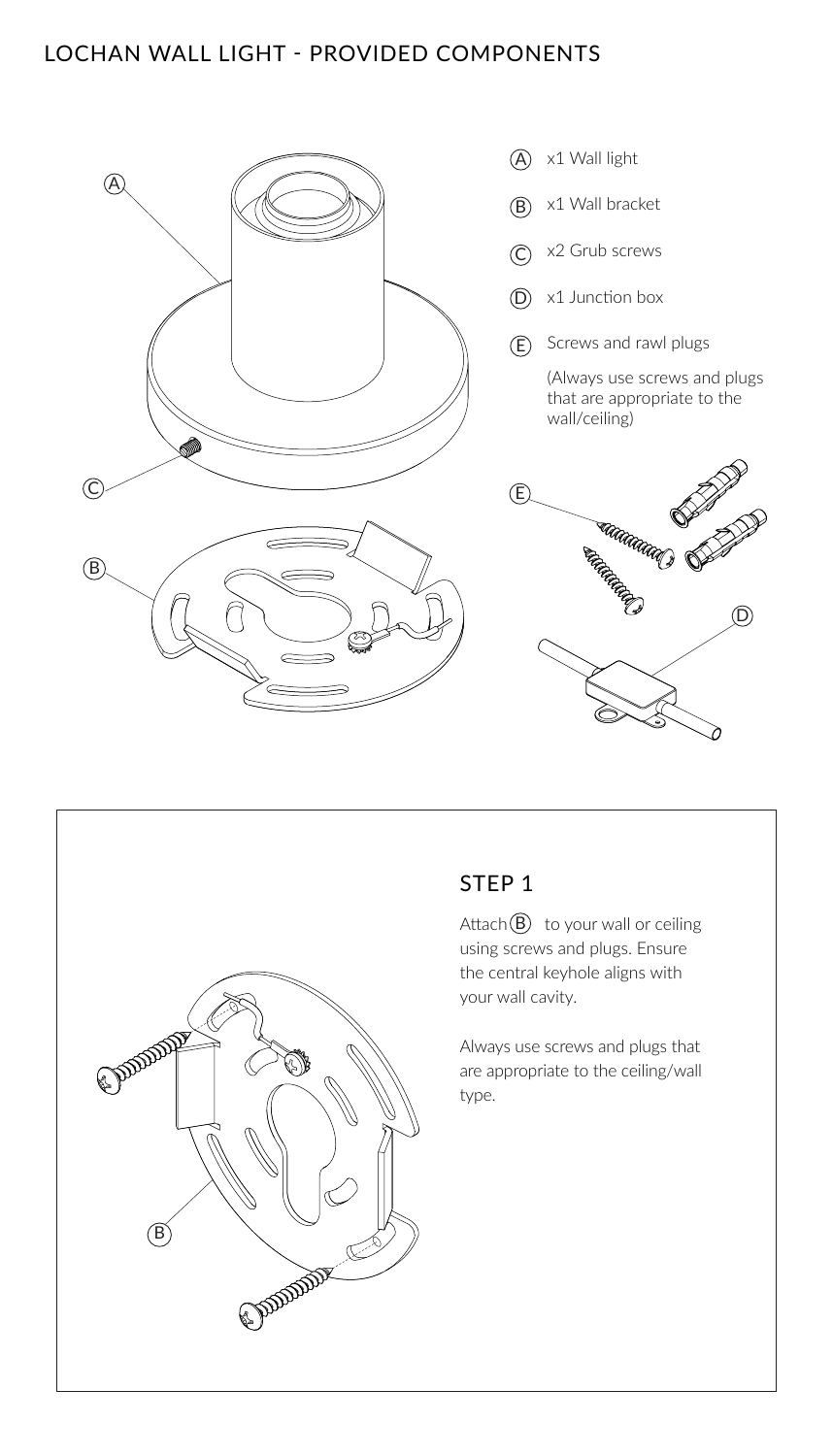

## STEP 2

First identify your household wiring using current Building Regulations and IEE Wiring Regulations. Attach the wall light wiring to your household supply as shown. Use  $W$ hite (N) an appropriate junction box.